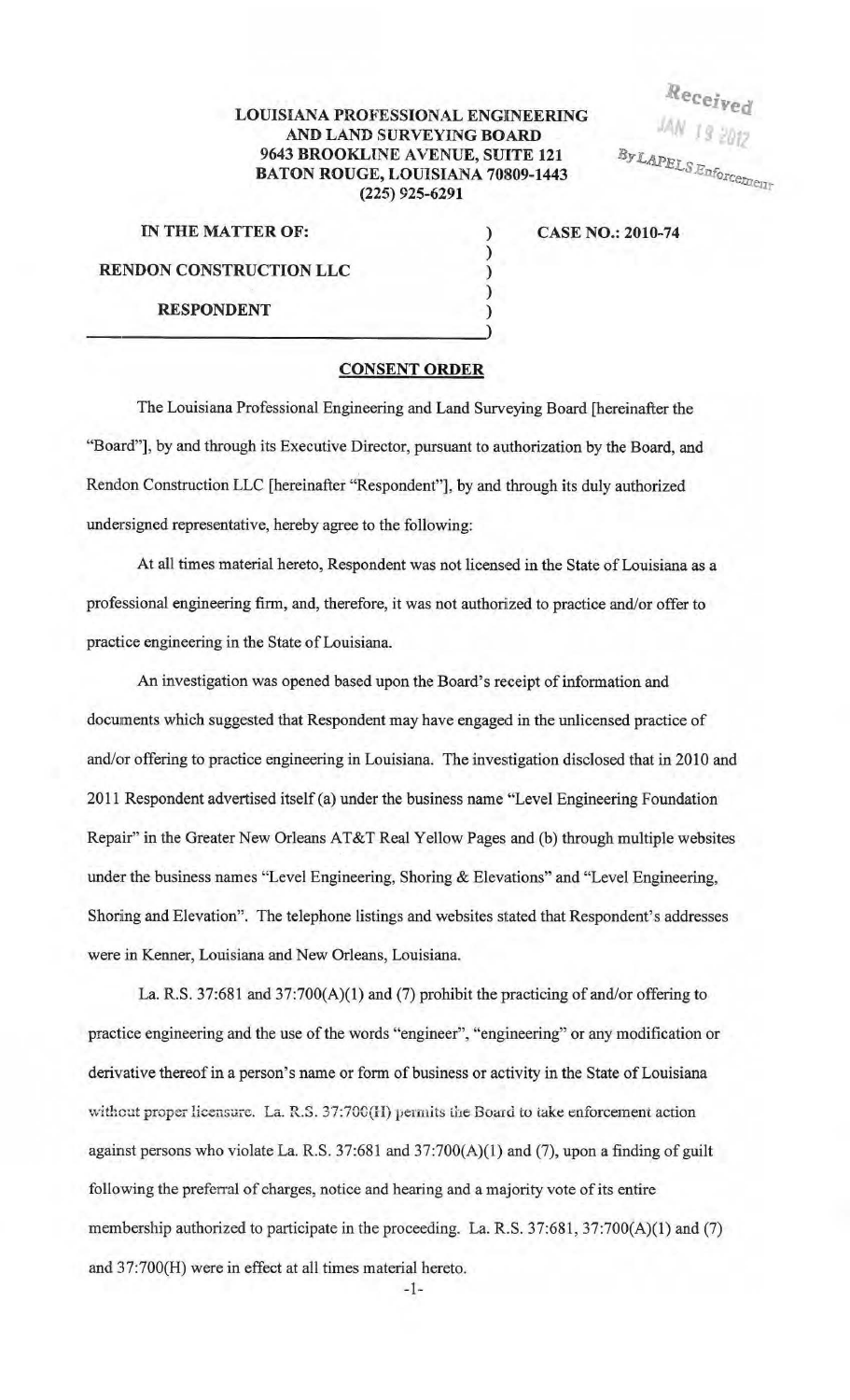It is undisputed that (a) at all times material hereto Respondent was not licensed to practice and/or offer to practice engineering in Louisiana and (b) in 2010 and 2011 Respondent practiced and/or offered to practice engineering and used the word "engineering" in its name or form of business or activity in Louisiana without proper licensure.

By letter dated June 17, 2011, the Board gave notice to Respondent that it was considering the preferral of charges against Respondent on the grounds that it may have violated La. R.S. 37:681 and 37:700(A)(1)and (7), relative to practicing and/or offering to practice engineering and using the words "engineer", "engineering" or any modification or derivative thereof in a person's name or form of business or activity in Louisiana without proper licensure.

Wishing to dispense with the need for further enforcement action and to conclude the instant proceeding without further delay and expense, for the purpose of this proceeding only, Respondent and the Board do hereby enter into this Consent Order, in which Respondent of its own free will consents to the issuance of a Consent Order by the Board, wherein Respondent agrees to (a) pay a fine of one thousand (\$1 ,000.00) dollars, (b) pay administrative costs of nine hundred fourteen and 99/100 (\$914.99) dollars, (c) immediately cease and desist the practicing of and/or offering to practice engineering and the use of the words "engineer", "engineering" or any modification or derivative thereof in its firm name, in advertising itself or in describing or promoting its business or activities in Louisiana until such time as it is duly licensed by the Board, (d) a letter of reprimand from the Board, and (e) the publishing of this Consent Order on the Board's website and a summary of this matter in the Board's official journal, the Louisiana Engineer and Surveyor Journal, and the reporting of this matter to the National Council of Examiners for Engineering and Surveying (NCEES), identifying Respondent by name.

Respondent admits to violations of the referenced laws and/or rules regarding the practicing of and/or offering to practice engineering and the use of the words "engineer", "engineering" or any modification or derivative thereof in a person's name or form of business activity in Louisiana without proper licensure. Respondent acknowledges awareness of said laws and/or rules and states that it will comply with all applicable laws and rules henceforth. Respondent has been advised of its right to be represented by counsel before the Board and/or to appear at any hearing personally or by counsel and present witnesses and evidence in its own

-2-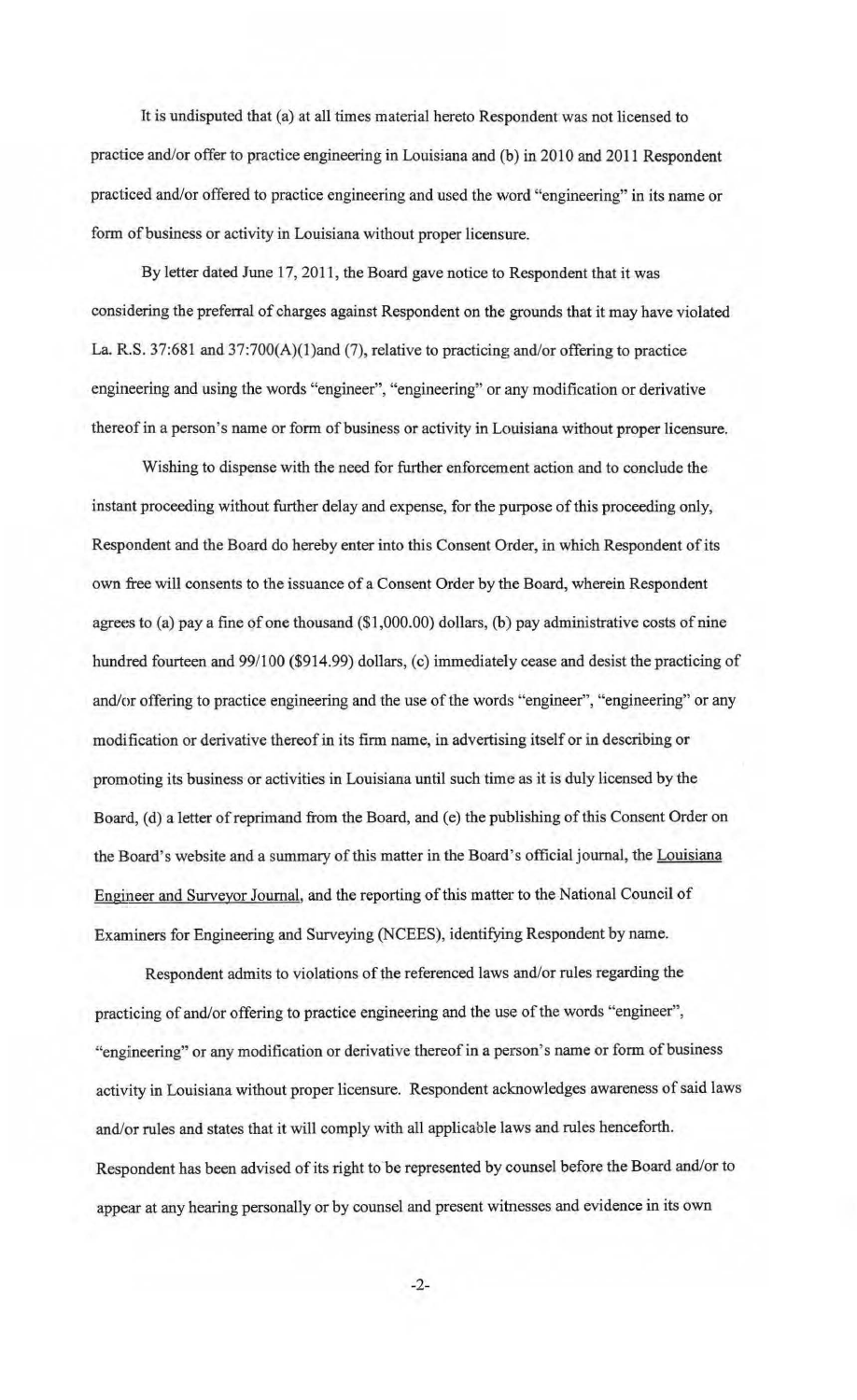behalf, and it hereby waives this right and its right to appeal; and it states affirmatively that it has been afforded all administrative remedies due it under the law.

Therefore, in consideration of the foregoing and by signing this Consent Order, Respondent does hereby waive its right to a hearing before the Board, to the presenting of evidence and witnesses in its behalf, to Findings of Fact and Conclusions of Law in this case, and to judicial review of this Consent Order.

Respondent hereby represents (a) that it fully understands the meaning and intent of this Consent Order, including but not limited to its final and binding effect, (b) that it has voluntarily entemd into this Consent Order and that no other promise or agreement of any kind has been made to or with it by any person whatsoever to cause the execution of this instrument and (c) that the sanctions set forth in this Consent Order do not prevent the Board from taking further disciplinary or enforcement action against Respondent on matters not specifically addressed in this Consent Order.

WHEREFORE, the Louisiana Professional Engineering and Land Surveying Board and Respondent agree that:

1. Respondent shall pay a fine of one thousand (\$1 ,000.00) dollars, which shall be tendered to the Board by certified check payable to the Board, due upon the signing of this Consent Order; and

2. Respondent shall pay administrative costs of nine hundred fourteen and 99/100 (\$914.99) dollars, which shall be tendered to the Board by certified check payable to the Board, due upon the signing of this Consent Order; and

3. Respondent shall immediately cease and desist the practicing and/or offering to practice engineering and the use of the words "engineer", "engineering" or any modification or derivative thereof in its firm name, in advertising itself or in describing or promoting its business or activities in Louisiana until such time as it is duly licensed by the Board; and

4. Respondent shall be issued a letter of reprimand from the Board; and

5. This Consent Order shall be published on ihe Board's website and a summary of this matter shall be printed in the official journal of the Board, the Louisiana Engineer and Surveyor Journal, and reported to the National Council of Examiners for Engineering and Surveying (NCEES), identifying Respondent by name; and

-3-